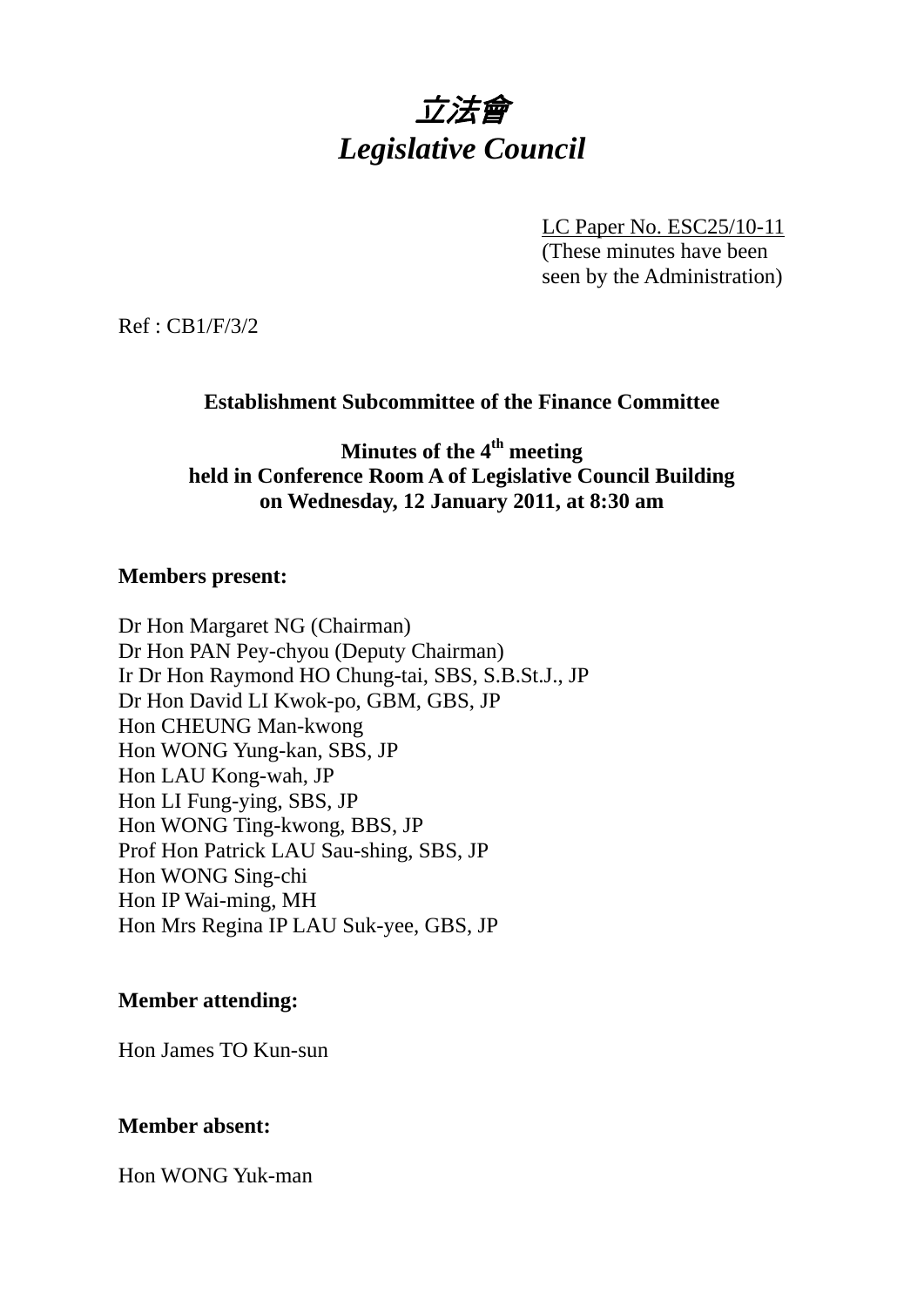### **Public Officers attending:**

| Mrs Ingrid YEUNG, JP        | Deputy Secretary for the Civil Service (1)  |
|-----------------------------|---------------------------------------------|
| Ms Alice LAU, JP            | Deputy Secretary for Financial Services     |
|                             | and the Treasury (Treasury)1                |
| Miss Cathy CHU, JP          | Deputy Secretary for Financial Services     |
|                             | and the Treasury (Treasury)2                |
| Ms Shirley KWAN             | Principal Assistant Secretary for Financial |
|                             | Services and the Treasury (Treasury)        |
|                             | (Revenue)                                   |
| Mr WONG Kuen-fai, JP        | Deputy Commissioner of Inland Revenue       |
|                             | (Technical)                                 |
| Mr Patrick HO Chung-kei, JP | Deputy Secretary for Financial Services     |
|                             | and the Treasury (Financial Services)2      |

## **Clerk in attendance:**

Mr Stephen LAM Chief Council Secretary (1)4

### **Staff in attendance:**

| Mrs Constance LI | <b>Assistant Secretary General 1</b> |
|------------------|--------------------------------------|
| Mr Simon CHEUNG  | Senior Council Secretary (1)1        |
| Ms Alice CHEUNG  | Senior Legislative Assistant (1)1    |
| Ms Clara LO      | Legislative Assistant (1)3           |
|                  |                                      |

#### Action

 The Chairman drew members' attention to the information paper provided by the Administration, i.e. ECI(2010-11)10, which set out the latest changes in respect of the Administration's directorate establishment approved since 2002.

**EC(2010-11)15 Proposed creation of one supernumerary post of Chief Assessor (D1) in the Tax Treaty Section of Inland Revenue Department for a period of three years with effect from 1 April 2011 to provide dedicated directorate support to undertake the implementation of a number of initiatives in relation to the expansion of the Comprehensive Avoidance of Double Taxation Agreement network of Hong Kong**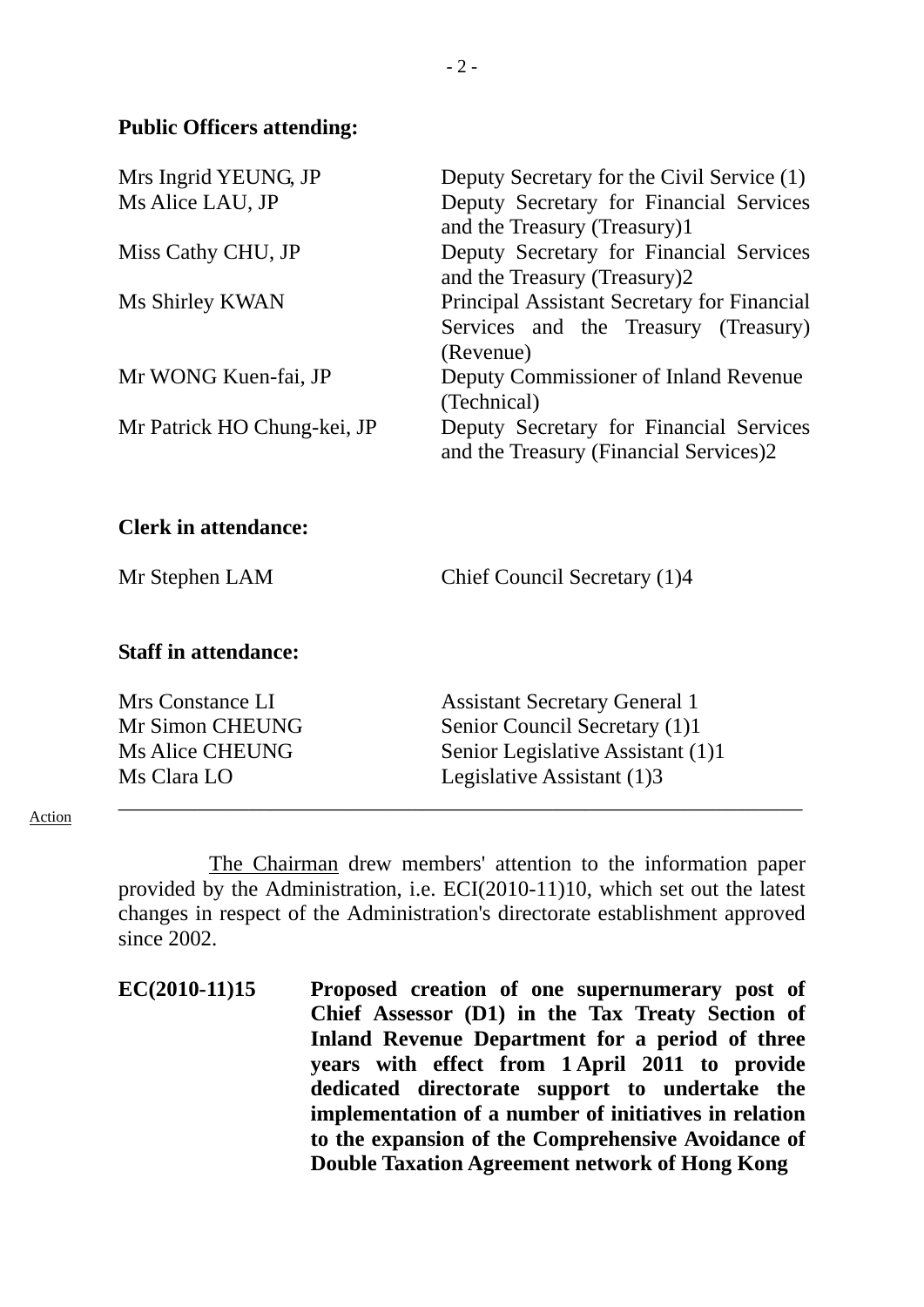2. The Chairman advised that the Administration was proposing to create one supernumerary post of Chief Assessor (CA) (D1) for a three-year period from 1 April 2011 to provide directorate support for the implementation of initiatives arising from the expansion of the Comprehensive Avoidance of Double Taxation Agreement (CDTA) network of Hong Kong. She said that the Administration's proposal had been discussed by the Panel on Financial Affairs (FA Panel) at its meeting on 1 November 2010. Panel members queried that the workload caused by negotiations for CDTAs and related work might not reach a point warranting the creation of an additional CA post. In this regard, the Administration was requested to provide quantitative information, augmented by analysis, about the current workload and anticipated workload. The Administration was also requested to explain why it had failed to sign CDTAs with some major trading partners, and whether the proposed CA post would speed up the work. Panel members also requested the Administration to provide information on the benefits, in quantifiable terms, to be brought by CDTAs to taxpayers and the overall economy of Hong Kong. The Administration had provided the information on 31 December 2010.

# Justifications for the post

3. Mr WONG Ting-kwong said that Members belonging to the Alliance for the Betterment and Progress of Hong Kong supported the Administration's proposal, as the expansion of the CDTA network was in line with global trends and there was a genuine need for the proposed CA to cope with the additional workload arising from the signing of CDTAs with other countries.

4. Mr CHEUNG Man-kwong expressed disappointment that despite requests of Ms Emily LAU and Mr James TO made at the FA Panel meeting on 1 November 2010, the Administration had not provided all required information in the paper to the Establishment Subcommittee (ESC).

5. Deputy Secretary for Financial Services and the Treasury (Treasury)2 (DS(Tsy)2)) advised that paragraph 17 of the paper had provided detailed description of the increased workload and the length of time required for preparing each round of CDTA negotiations. As for the benefits generated by CDTAs for Hong Kong's taxpayers and the overall economy, DS(Tsy)2 said that it was difficult to quantify such benefits. She explained that while it was generally accepted that CDTAs had led more overseas companies to invest in Hong Kong, and thereby creating more jobs for local people, it would be difficult to vindicate whether the increase of overseas companies in Hong Kong was due to the conclusion of the CDTAs. There was a wide range of factors affecting the decision to invest in Hong Kong, including global economy and the investment environment.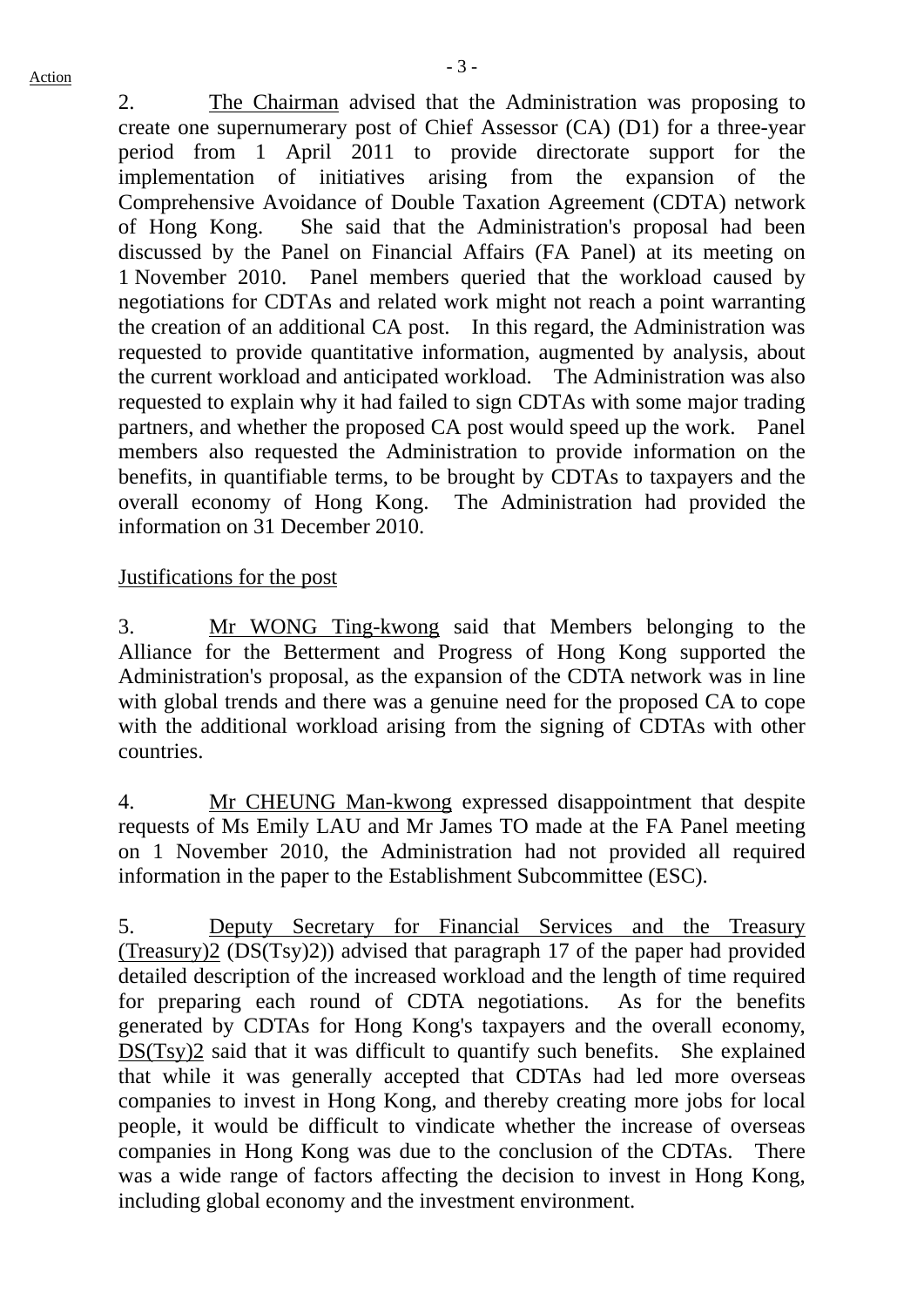Action

6. Ir Dr Raymond HO supported the Administration's proposal, as Hong Kong was lagging behind major trading competitors in terms of the size of its CDTA network. To ensure the standard and continuity of the negotiation work which was highly technical, it would be undesirable for CDTA work to be taken up by a number of IRD directorate staff in turn. He firmly believed that the work had to be taken up by a dedicated directorate officer.

7. In reply to Mr CHEUNG Man-kwong, Principal Assistant Secretary for Financial Services and the Treasury (Treasury) (Revenue) said that of the 13 CDTAs signed with other countries and two upgrades of the exchange of information (EoI) provisions in the existing CDTAs, only eight of them had gone through local legislative process. The Administration would arrange for the remaining CDTAs to go through the local legislative process in 2011. Out of the eight CDTA orders which had already gone through the local legislative process, about three or four of them had been ratified by the legislatures of the signatory countries.

8. Mr James TO queried the need for the proposed post and expressed doubts about the lead time required in the preparation of CDTAs and the additional workload arising. In his opinion, since the Administration had successfully signed CDTAs with different jurisdictions, it should be able to draw up a CDTA "template" or "model agreement" for subsequent negotiations to follow. He opined that additional posts should only be created when the increase in workload had proven to be beyond the present staffing capacity.

9. DS(Tsy)2 said that as Hong Kong had now entered into CDTAs with different jurisdictions, it was necessary for Hong Kong to implement these agreements in accordance with the articles provided therein. She anticipated that CDTA-related workload would increase in different areas, in particular those relating to EoI with other countries. She stressed that failure to meet the CDTA requirements would adversely affect Hong Kong's position as a major trading centre. To maintain Hong Kong's competitiveness, there was great urgency for Hong Kong to enter into CDTA with as many countries as possible. There was hence a genuine need to bring in additional directorate input to steer the CDTA-related work within the Inland Revenue Department (IRD). As pointed out in paragraph 29 of the paper, the Administration had examined the possibility of sharing out CDTA-related duties amongst the two Deputy Commissioners of Inland Revenue (DCIRs) and the five Assistant Commissioners of Inland Revenue (ACIRs), and found that all of them were already heavily laden with their own responsibilities and could afford no time to share out CDTA-related duties. To ensure continuity and to map out an overall strategy, it would be more appropriate for Hong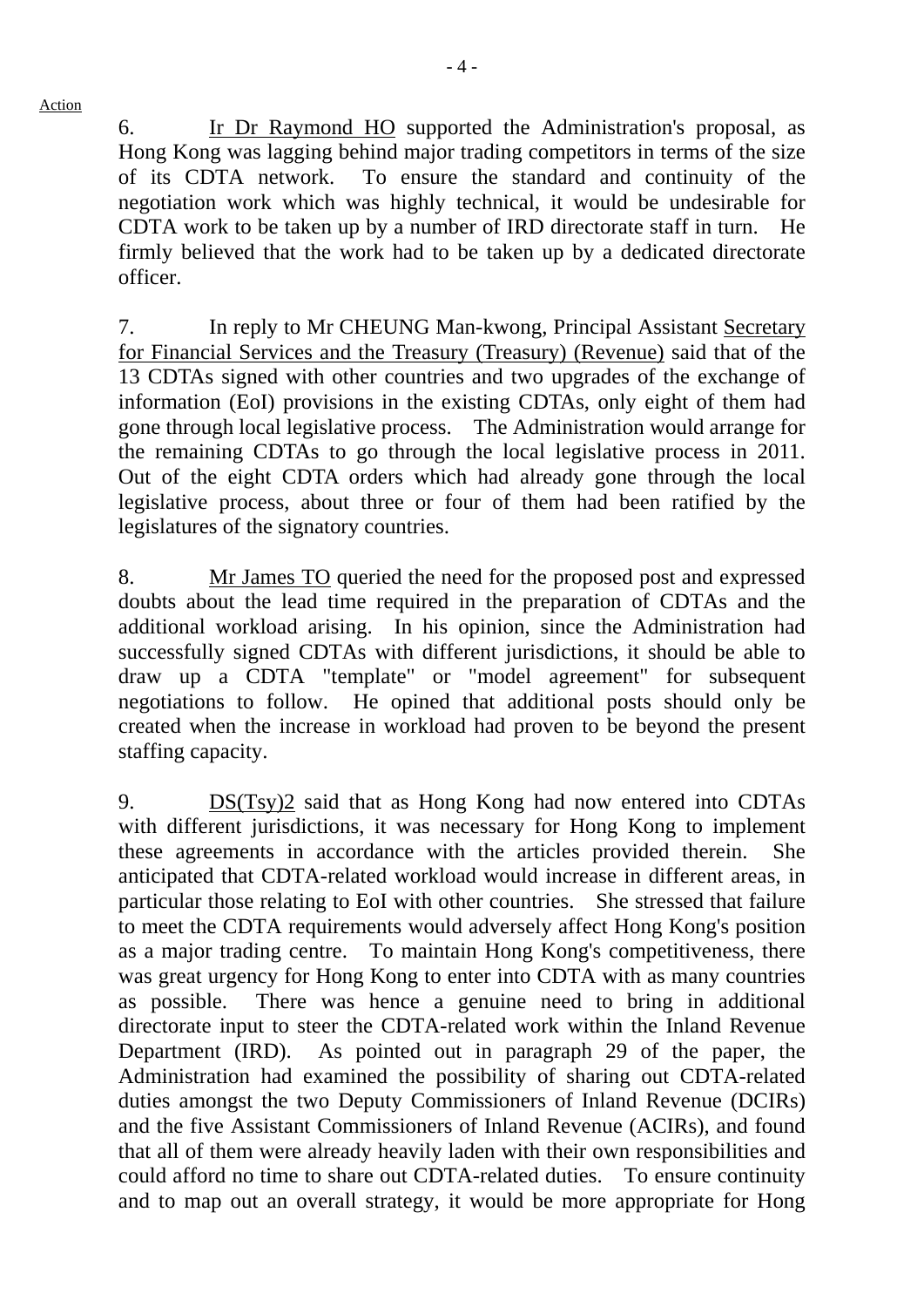Admin

Kong to designate a directorate grade officer to attend to all CDTA-related business. The counterparts of Hong Kong are often dedicated officials from the relevant tax authorities or ministries of finance. On Mr TO's suggestion of formulating a model agreement for CDTA, Deputy Commissioner of Inland Revenue (Technical) ((DCIR(T)) explained that some countries might not want to adopt the same conditions as the Organization for Economic Cooperation and Development (OECD) countries. Some countries would seek to make variations by including unique terms and conditions that best suit their interests. It was therefore impracticable to apply a model agreement to all CDTAs. DCIR(T) added that in negotiating with trading partners on CDTA, one of the strategies the Administration was adopting was to negotiate first with those countries whose model deviates less from that of the OECD. CDTA negotiations would become more complicated and difficult when Hong Kong negotiated with other countries, and a great deal of workload would be generated in these negotiations.

10. Mr James TO remained unconvinced of the Administration's explanation. He opined that the Administration should provide further information to show how the negotiations and implementation of CDTAs and the plan to expand the CDTA network of Hong Kong had led to the increase of workload of IRD. He urged the Administration to provide examples of CDTAs which showed differences from the "model agreements", which had led to additional workload to the Administration having to finalize these CDTAs. The Administration agreed to provide the information.

Target of the number of CDTAs to be signed

11. Mrs Regina IP said that the New People's Party supported the Administration's proposal. She considered that the CDTA negotiation work of bilateral agreements involved considerable work, and that the proposed three-year tenure would not be long enough for the work. She asked whether the Administration had set a target for the number of countries with which Hong Kong intended to sign CDTAs.

12. DS(Tsy)2 said that the Administration hoped to sign CDTAs with as many countries as possible. Due to resource constraints, priority would be given to major trading partners and countries with good trading potentials. It was the Administration's target for Hong Kong to sign new CDTAs with no less than ten jurisdictions.

13. Mr LAU Kong-wah opined that to further promote Hong Kong as a good place for global investment, Hong Kong should aim at signing more CDTAs with other countries. He hoped the Administration would adopt a more flexible target for the coming years. DS(Tsy)2 advised that the target of ten CDTAs was the minimum to be achieved in three years. The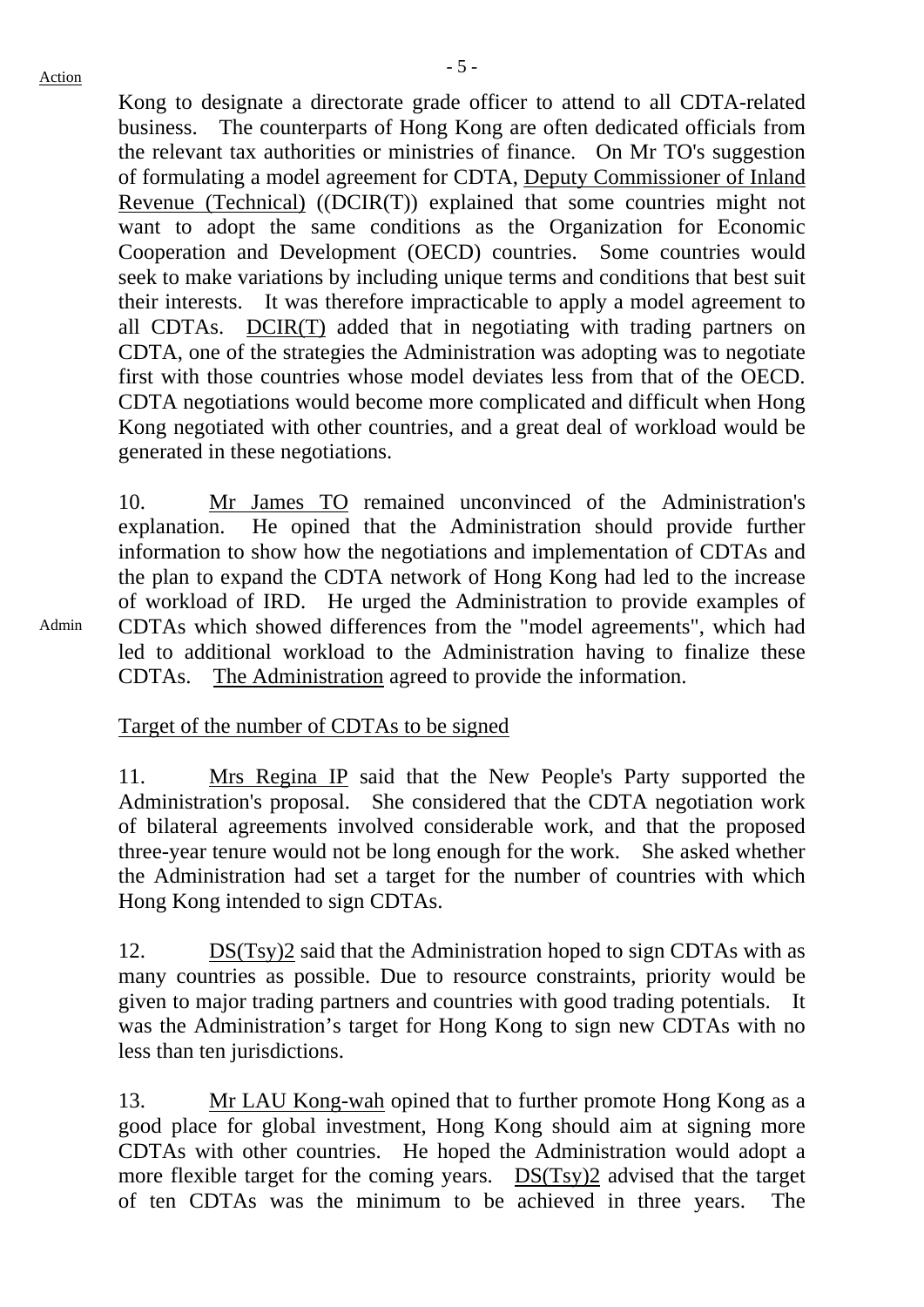Administration would endeavour to sign CDTAs with as many countries as possible.

14. Dr PAN Pey-chyou noted from paragraphs 14 and 15 of the Administration's paper that Mainland China and Singapore had entered into 91 and 63 CDTAs respectively with different countries. He enquired why Hong Kong only aimed at a modest target.

15. DS(Tsy)2 advised that a major obstacle in our CDTA negotiations was that some former provisions of the Inland Revenue Ordinance (Cap. 112) did not allow EoI with treaty partners in the absence of a domestic tax interest in the information to be exchanged. Such legal obstacle rendered Hong Kong unable to adopt the latest international EoI standard of OECD. As a result, many jurisdictions, in particular OECD countries, which had already adopted the latest EoI standard, did not have the incentive of CDTA negotiations with Hong Kong. In March 2010, the Inland Revenue (Amendment) Ordinance 2010 (1 of 2010) came into operation, enabling Hong Kong to adopt the prevailing international standard on EoI. This had led to remarkable progress in expanding Hong Kong's CDTA network.

# Filling of the post

16. Prof Patrick LAU enquired about the recruitment arrangements for the CA post. In response, DS(Tsy)2 advised that as taxation was a technical field of work, it was the intention of the Administration to fill the CA post through internal re-deployment.

17. The item was voted on and endorsed. At the request of Mr James TO, this item would be voted on separately at the Finance Committee (FC) meeting scheduled for 28 January 2011.

**EC(2010-11)16 Proposed retention of one supernumerary post of Administrative Officer Staff Grade C (D2) in the Financial Services Branch of Government Secretariat: Financial Services and the Treasury Bureau with effect from 13 February 2011 up to 15 July 2012 to provide continued directorate support to complete the current legislative and related work in relation to the enhancement of the anti-money laundering regime in Hong Kong** 

18. The Chairman advised that the Administration's proposal aimed to retain one supernumerary Administrative Officer Staff Grade C (AOSGC) post of D2 ranking for the period from 13 February 2011 to 15 July 2012 to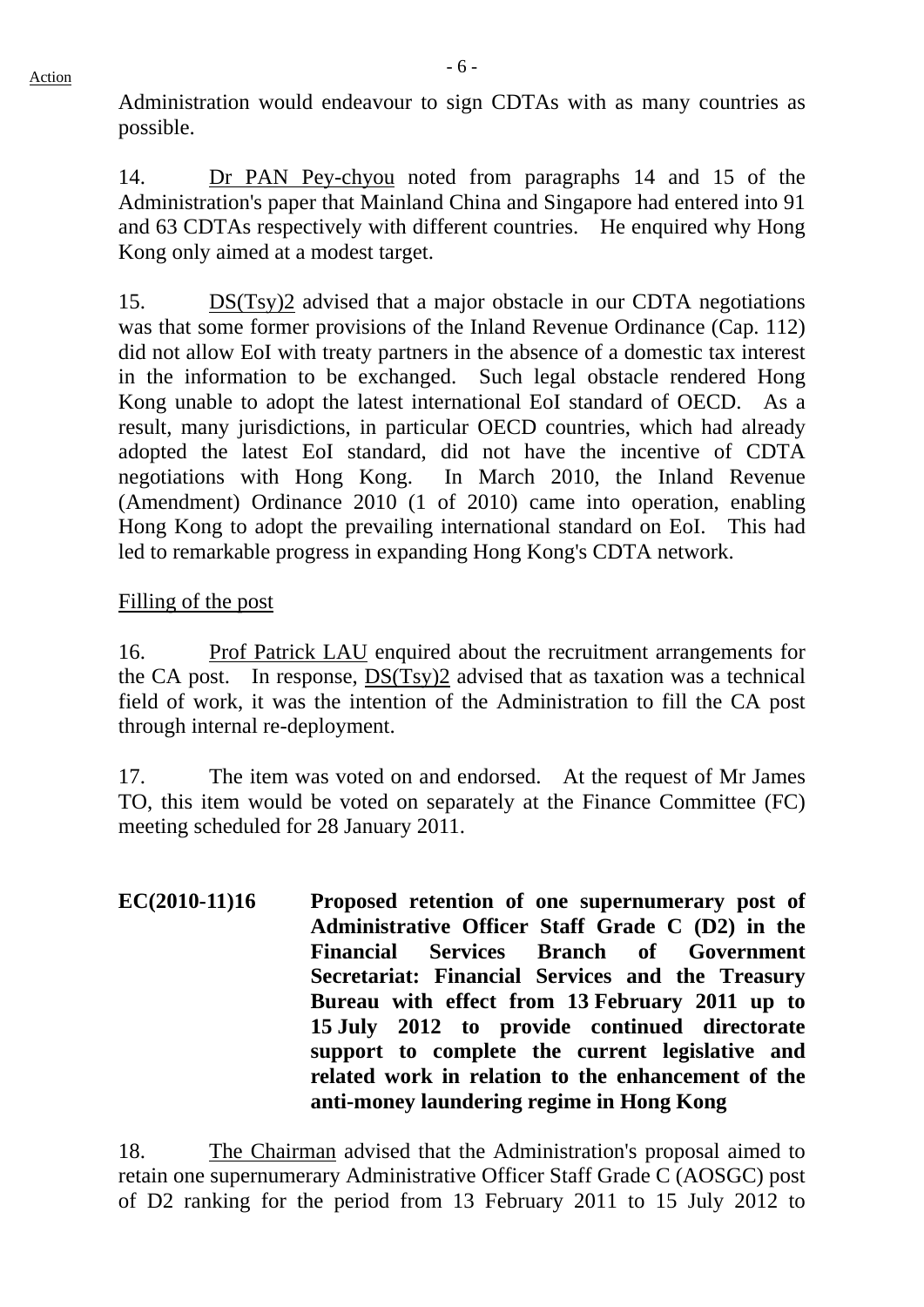provide directorate support for the legislative and other work for enhancing the anti-money laundering (AML) regime in Hong Kong.

# Responsibilities of the supernumerary post

19. Seeing AML as an on going task of every jurisdiction, Ms LI Fung-ying asked why the post was retained only for 17 months. She also enquired about the responsibilities of the proposed supernumerary AOSGC post. Deputy Secretary for Financial Services and the Treasury (Financial Services)2 (DS(FS)) advised that AML was a long-term commitment of the Administration. The proposal to retain the supernumerary post for another 17 months was to cope with the workload arising from the legislative work as well as work relating to the follow-up to the mutual evaluation (ME) conducted by the Financial Action Task Force (FATF) on Hong Kong's AML regime in 2007-2008. As part of the Administration's effort, the Anti-Money Laundering and Counter-Terrorist Financing (Financial Institutions) Bill (the Bill) had been introduced into Legislative Council (LegCo) in November 2010, which was being scrutinized in detail by the bills committee formed by LegCo. The AOSGC officer would continue to be an important member on Hong Kong's delegation to FATF meetings and AML-related international fora, and would need to monitor closely FATF's discussions on the review of the international standards and formulate Hong Kong's input to the discussions. Another major factor to be considered was that after LegCo has approved the creation of the supernumerary post in February 2009, FATF has promulgated a new requirement for jurisdictions to seek removal from its regular follow-up process within four years from the relevant ME. This put a deadline for Hong Kong to seek removal from the follow-up process by mid-2012 at the latest. This was a very important task and would require a lot of preparatory and lobbying work to be supported by the proposed AOSGC officer. We had not been able to take into account the workload related to this major task when we sought the approval from the Finance Committee for the creation of the post. It was envisaged that upon completion of the new AML regime for financial institutions and the related policy work, the volume of work of this supernumerary post would be substantially reduced. By then and under such situation, Financial Services Branch (FSB) would be able to delete the post and take on relevant duties and responsibilities by means of internal redeployment within FSB.

## International status of Hong Kong's AML work

20. Mrs Regina IP recalled that when she was serving as the Secretary for Security some years ago, Hong Kong earned a worldwide recognition for its achievements in anti-money laundering work. In 2001, the Commissioner for Narcotics of Hong Kong was invited to serve as the chairman of FATF. DS(FS) responded that Hong Kong continued to command high regard by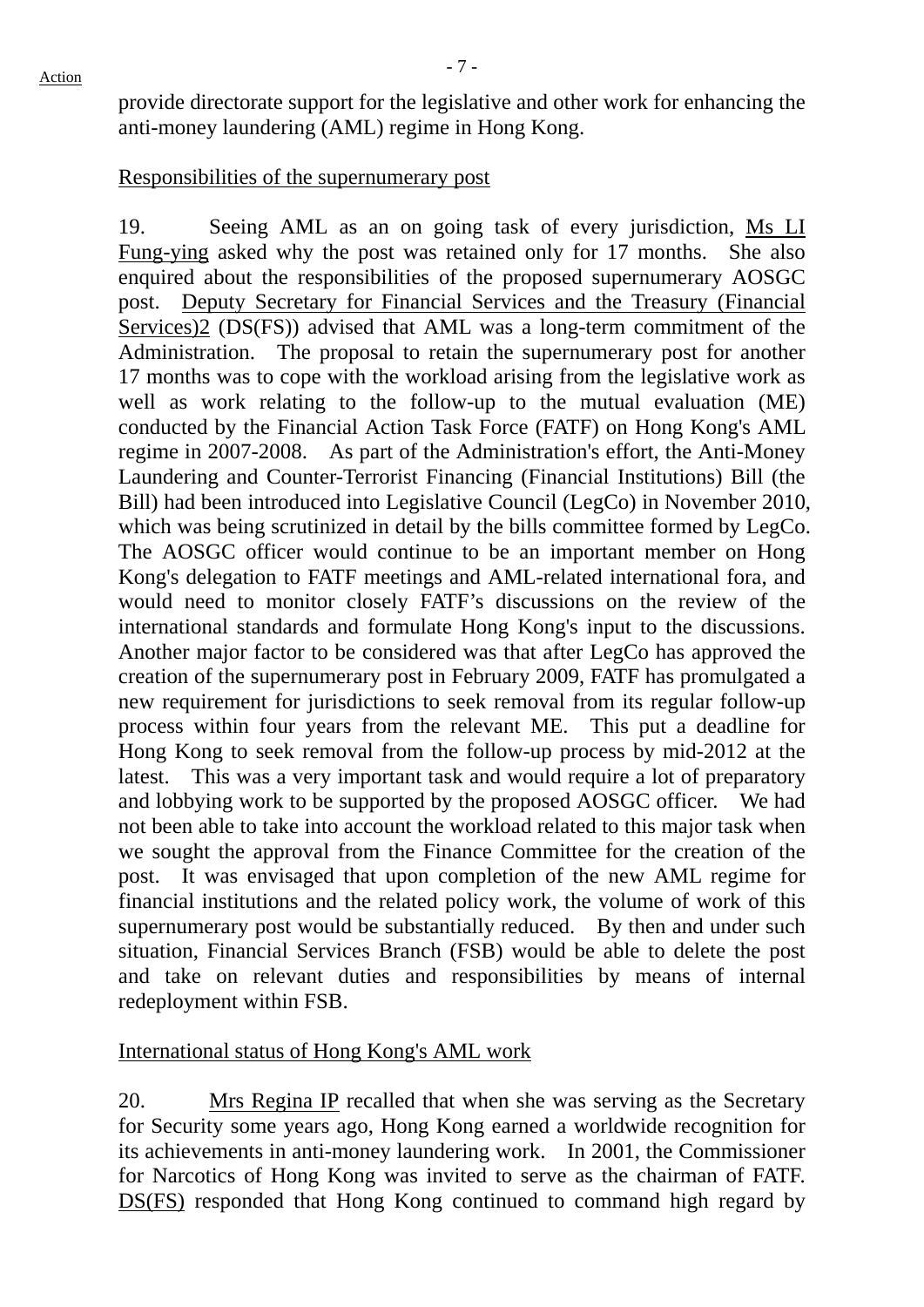follow members of FATF for its work on AML, as illustrated by FATF's invitation in 2010 to Hong Kong to chair an expert group to look into AML-related issues. That expert group was still in operation.

21. Mr James TO said that it seemed to him that there was one directorate post in the Security Bureau (SB) who used to take care of AML-related duties. The post was subsequently spilt into two, with one serving in SB and the other in FSB. Against this background and given the workload of the post, he was hesitant in supporting the continuation of the post. While he would not vote against the proposal, he would keep a close watch on the actual contributions of the incumbent of this supernumerary post. In any case, he would not support turning this post into a permanent one.

22. Mr IP Wai-ming held a different view. He said that he was a little bewildered about the Administration's criteria for creating supernumerary posts. In view of the scope and complexity of the supernumerary post and the volume of work involved, he could see no reason why this post was not made permanent, since AML was a long-term commitment of the Administration.

23. Deputy Secretary for the Civil Service (1) explained that supernumerary posts were created for short-term service needs or specific projects outside the scope of normal duties of posts on the permanent establishment. The supernumerary AOSGC post under consideration was for a time-limited purpose, i.e. to enhance the local AML regulatory regime for the financial sector with a view to seeking FATF's agreement to remove Hong Kong from its follow-up process by June 2012. On the completion of this specific task, FSB would absorb the day-to-day AML work through internal redeployment.

24. The item was voted on. Members agreed that the Subcommittee should recommend the item to FC for approval.

**EC(2010-11)17 Proposed creation of one supernumerary post of Administrative Officer Staff Grade C (D2) in the Financial Services Branch of Government Secretariat: Financial Services and the Treasury Bureau for a period of three years with immediate effect for the establishment of an independent Insurance Authority and a Policyholders' Protection Fund** 

25. The Chairman advised that the Administration was seeking the support of ESC to create a supernumerary post of AOSGC at D2 level in FSB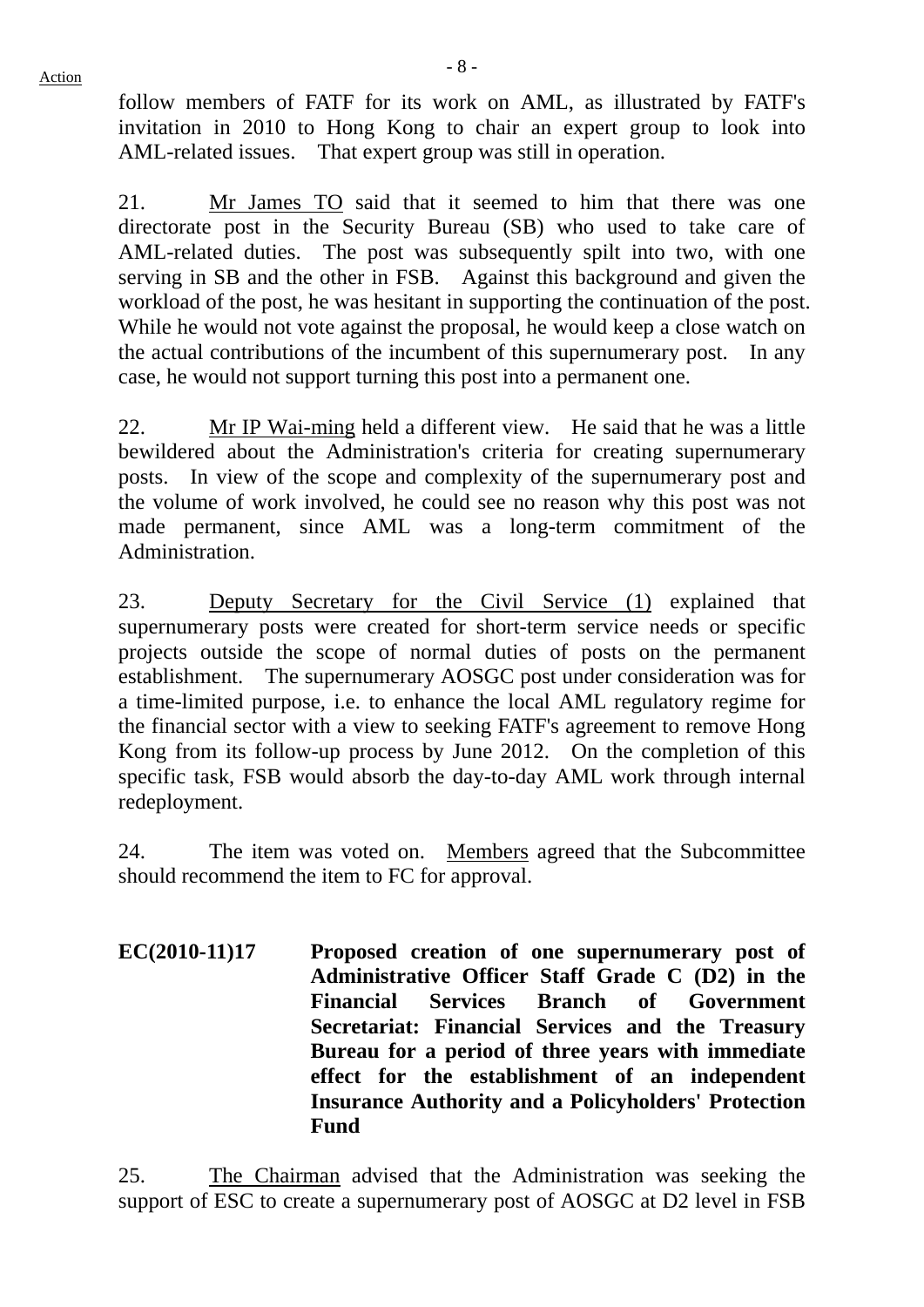for the establishment of an independent Insurance Authority (IIA) and a Policyholders' Protection Fund (PPF) with immediate effect. The Administration's proposal had been discussed by FA Panel on 3 January 2011. While some Panel members considered that the Administration should focus its efforts on PPF in view of resource constrains, other Panel members were concerned about the Administration's arrangements for staff currently serving in the Office of Commissioner of Insurance. Some Panel member asked about details for setting up the provisional office for IIA. Mr James TO indicated at the Panel meeting that Democratic Party had not formed an opinion on IIA and he would reserve his position on the staffing proposal. The Administration had also provided supplementary information to the Panel on 10 January 2011.

26. Mr IP Wai-ming said that while personally he supported the PPF initiative, trade unions of the insurance industry were gravely concerned about the proposal to set up IIA. He noted that in response to requests from the industry, the Administration had agreed to conduct another round of consultation. In these circumstances, he did not consider it an appropriate time for the Administration to put forth the staffing proposal for implementation of the proposed IIA. He said that Members belonging to the Hong Kong Federation of Trade Unions had reservation about the staffing proposal. He asked about the timing and details of the second round of consultation.

27. Ms LI Fung-ying criticised the Administration for putting the cart before the horse, as the Administration had yet to complete the consultation exercise on the proposal of IIA.

28. DS(FS) pointed out that the PPF initiative involved a great deal of policy analysis work and also highly technical issues. Pursuant to the industry and Panel's support of the proposed establishment of PPF in July 2009 when the Panel was consulted on the broad framework of proposals, the Administration had commissioned an actuarial consultancy study in 2010 to assess the levy rate, target fund size, governance and other arrangements for the proposed PPF. The Administration aimed to draw up detailed proposals for public consultation in the first quarter of 2011. As for the proposal to establish an IIA, the Administration was analyzing the public views received during the three-month consultation exercise which was completed in October 2010. There was general support for the establishment of an IIA, whilst there were different views expressed on the details of the proposed IIA. The Administration would continue to engage the insurance industry and stakeholders before finalizing the IIA legislative proposals. In view of the complexity and level of work involved in these two tasks and the need to conduct the public engagement exercises as well as to attend to subsequent legislative and detailed implementation arrangements, he appealed for